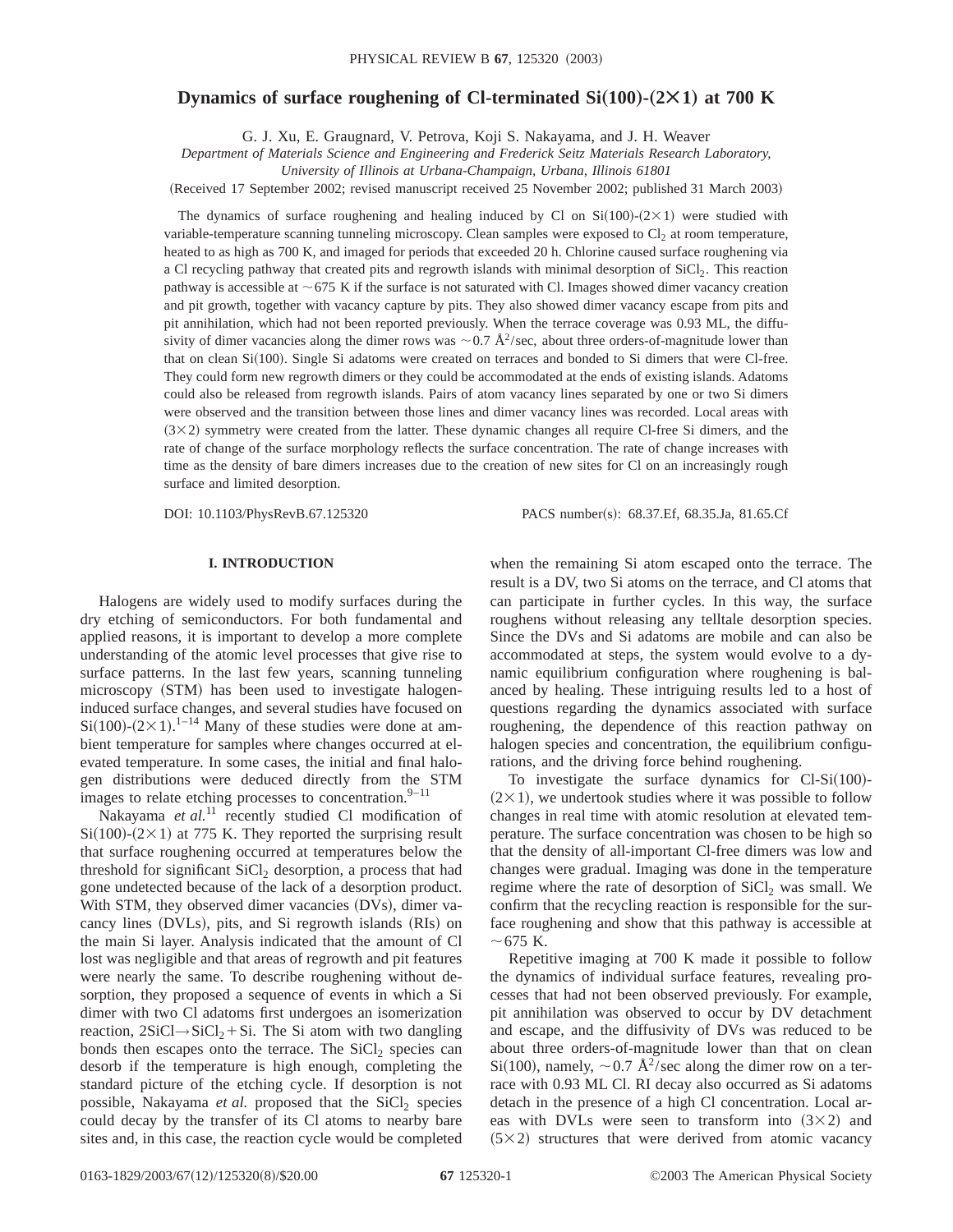lines. We estimated that the energy barrier that controlled the fluctuations between  $(3\times2)$  and DVLs was  $\sim 2.4\pm0.4$  eV. All of these changes require Cl-free Si dimers, and they were quenched when a roughened surface was reexposed to  $Cl<sub>2</sub>$  to achieve saturation.

## **II. EXPERIMENT**

The experiments were performed in an ultrahigh vacuum system equipped with a variable-temperature Omicron STM and a sample preparation chamber. The operating pressure was  $\leq 4 \times 10^{-11}$  Torr. The Si wafers were oriented within  $0.5^{\circ}$  of (100), with a miscut toward [110]. They were *p* type, with B doping and a resistivity of  $0.01-0.012$   $\Omega$  cm. Clean  $Si(100)$ - $(2 \times 1)$  surfaces were prepared by degassing at 875 K for  $\sim$  12 h and heating to 1475 K for 90 sec at pressures lower than  $8\times10^{-11}$  Torr.<sup>15</sup> The initial surface defect area was  $\sim$  0.03 ML.

The  $Cl<sub>2</sub>$  source was a solid-state electrochemical cell derived from a AgCl pellet doped with  $5\%$  CdCl<sub>2</sub>. A voltage applied across the cell produced Cl ions that diffused to a Pt mesh electrode and desorbed as  $Cl<sub>2</sub>$ . The current through the cell controlled the Cl flux, which was kept at  $5 \mu A$  for these experiments, releasing  $1.6 \times 10^{13}$  molecules per second. Clean Si surfaces were then exposed at room temperature to doses up to 6 mA s to achieve a coverage of 0.99 ML. The initial and final Cl concentrations on the terraces were deduced from the STM images since dimers with Cl are readily distinguished from bare dimers in negative sample bias  $(-1.3 \text{ V})$  scans at room temperature. At 700 K, the Cl atoms were too mobile to be imaged (diffusion barrier  $\sim 0.6$  eV). The terrace coverage at a given time during an extended experiment was inferred from the initial and final coverages.

The temperature was monitored with an optical pyrometer during sample preparation and the relationship between temperature and heating power was determined. During scanning, the temperature was adjusted by varying the heating power. Procedurally, it took 40 min for a sample to reach 700 K, and another 1 h to minimize thermal drift. Thereafter, filled-state images were acquired with Pt/Ir tips in a constant current mode with  $-2.5$  V sample bias.

#### **III. RESULTS AND DISCUSSION**

#### **A. Surface evolution and Cl recycling**

Figures  $1(a)-1(c)$  show the time evolution of Cl- $Si(100)$ - $(2 \times 1)$  through images taken 9.4, 16.8, and 21.1 h after the sample reached 700 K. The initial Cl coverage was 0.99 ML. After 21 h, the sample was quenched to room temperature, and direct counting of bare dimers showed that the final Cl concentration on the terraces was 0.93 ML. Thus, early changes occurred when there were very few Cl-free surface sites but the concentration of Cl-free terrace sites increased with time as the surface roughened and alternate sites for adsorption were created.

In Fig. 1, the dimer rows run diagonally and the scan direction was from left to right. Clearly evident are dark pits elongated along the dimer row direction and bright features representing RIs elongated perpendicular to the dimer rows.



FIG. 1. Time evolution of Cl-Si(100)-(2×1) surface morphology due to Cl recycling reactions that caused pitting and Si atom transfer to the terraces with very slow loss of Cl (as quantified in the text). The images were taken after  $9.4$  h,  $16.8$  h, and  $21.1$  h at 700 K ( $-2.5$  V sample bias). Dimer rows run diagonally, and the scan direction was from left to right. Dark areas are DVLs and pits; the bright features are Si regrowth structures. Small regrowth features and pits in  $(a)$  were largely confined to a single dimer row. Pits and RIs were larger in (b) and a few pits extended over several rows because DV diffusion allowed coalescence to occur. The surface imaged in (c) was more dynamic because the terrace concentration had decreased from 0.99 to 0.93 ML and changes could be detected in sequential images. Very few RIs were two rows in width because lateral diffusion was blocked by Cl, and dimer attachment at the sides was kinetically limited. Note that Cl is mobile at 700 K and it is not possible to distinguish bare and Cl-covered dimers. The Cl distribution can be deduced from images at ambient temperature and negative sample bias.

Figure  $1(a)$  shows small pits that were largely confined to single rows after 9.4 h at 700 K  $(2 \text{ to } 12 \text{ dimer units in})$ length, average 3.5). By 16.8 h, the pits increased in length  $(2 \text{ to } 29 \text{ dimer units}, \text{ average } 7.7)$  and a few extended over several rows. Thereafter, the average pit length was at 7.6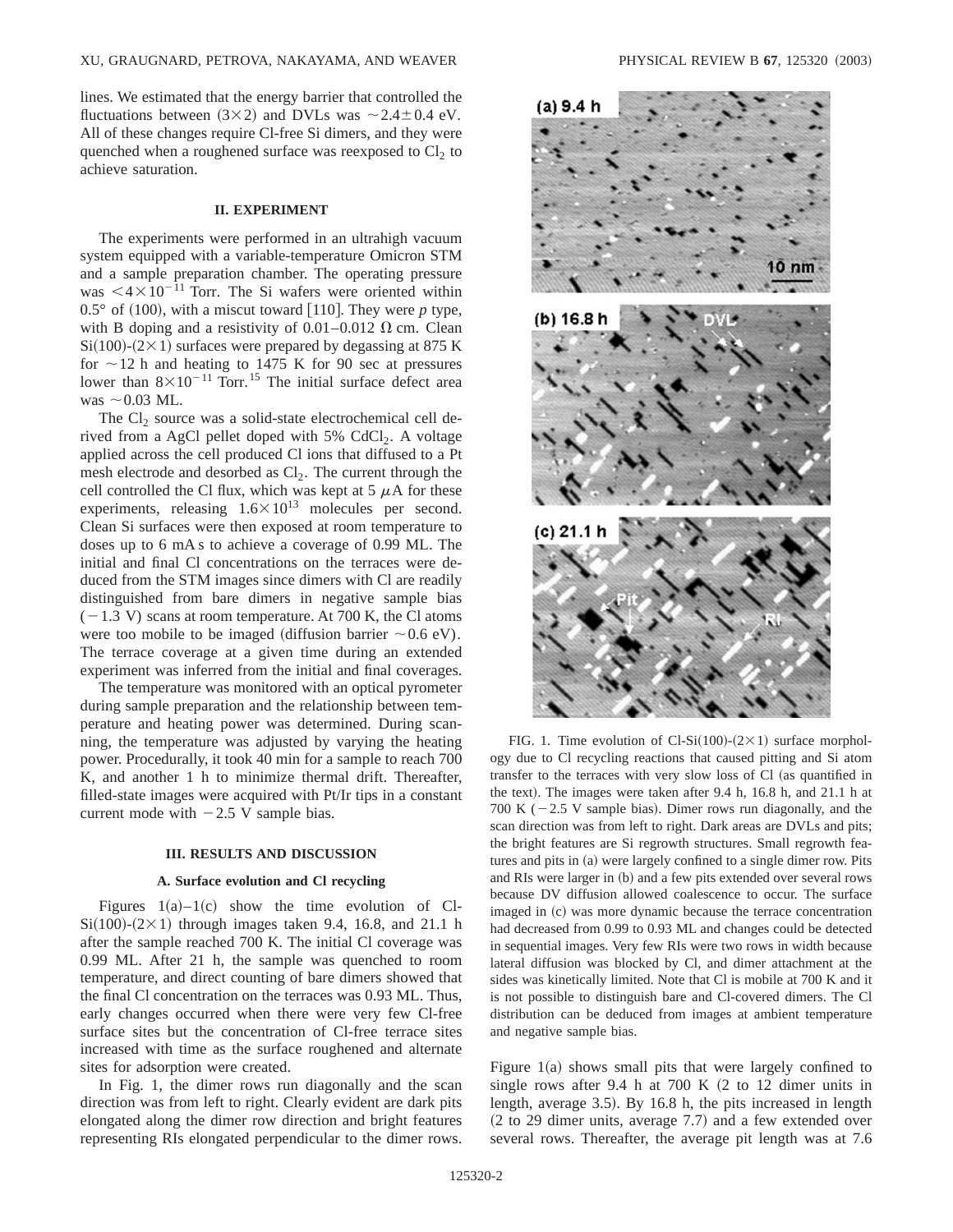

FIG. 2. (a) Average feature area for pits and RIs and the number of features per  $100 \times 100$  nm<sup>2</sup> area as a function of time at 700 K. While the pits increased slowly in area, they decreased in density due to coalescence. RIs increased in both area and number as the recycling reaction transferred more Si to the terrace and the high concentration of Cl frustrated coalescence. (b) Surface areas of pits and RIs both increased with time at 700 K. The difference between them was nearly constant because pit growth occurred by Si transfer to the terrace. After  $\sim$  16 h at 700 K, the Cl terrace concentration decreased from 0.99 to  $\sim$  0.96 ML and the greater density of bare dimers allowed the recycling reaction to accelerate.

dimer units. This suggests that growth was balanced by DV escape (discussed below and in Sec. B). DV escape became increasingly likely as the Cl concentration decreased. The pits in Fig.  $1(c)$  after 21 h were extended laterally because of branching and coalescence across adjacent rows. On the terraces, the RIs grew from 2.2 dimer units at 9.4 h to 7.4 at 16.8 h and their length distribution was then almost constant until at least 21.1 h. Thus, RI extension was ultimately balanced by decay (also discussed in Sec. B), with longer features being more likely to break apart because Si ad-dimers can be lost from the ends or central parts.

Figure 2(a) shows that the average pit area grew from  $\sim$  3 dimer units at 6 h to  $\sim$  12 by 21 h, but that the number of pits per  $100\times100$  nm<sup>2</sup> area decreased from  $\sim$  491 to  $\sim$  229, confirming that growth involved coalescence. Over that interval, the average RI area grew from  $\sim$  2 to  $\sim$  7 dimer units, and the number of RIs per  $100 \times 100$  nm<sup>2</sup> area increased from  $\sim$  10 to  $\sim$  120. Figure 2(b) shows that the surface area of pits and RIs increased gradually with time. Significantly, the difference in pit and RI surface areas on terraces far from steps was constant as pit growth occurred by Si transfer to the terrace. Indeed, the difference,  $\sim 0.04$  ML, is close to the defect area for the starting surface,  $\sim 0.03$ , suggesting minimal loss of Si over a 21 h period.

Analysis after the sample was cooled showed that the Cl concentration on the terraces had been reduced by 0.06 ML after 21 h at 700 K. About 0.02 ML of this would be due to SiCl<sub>2</sub> desorption since there was a 0.01 ML loss of Si. The remainder is likely to have been accommodated at newly created sites on the roughened surface. de Wijs *et al.*<sup>16</sup> considered possible adsorption sites for Cl at single and double DVs, and they showed that these defects could accommodate additional Cl. Since surface roughening provides alternate sites, the density of bare dimers on the terrace increases and, since bare dimers are a necessary condition for the roughening pathway, $^{11}$  the system roughens more quickly.

From images like those of Fig. 1, it is clear that few RIs were more than one row wide, even after 21 h at 700 K and despite the fact that numerous single row features were separated by a single dimer unit. Sequential images showed dynamic behavior as RIs grew, shrank, and occasionally joined together lengthwise, but never laterally. The observation of only single-row RIs was surprising since all previous studies of etching and of Si homoepitaxy showed multirow growth that minimized step edge energies.6,9,17 The present results can be understood in terms of kinetic constraints imposed by the relatively few Cl-free dimers and the barrier for nucleation of a new row at a regrowth structure or an  $S_A$ -type step. Mo *et al.*<sup>17</sup> proposed that Si attachment is unstable and that repeated attempts by mobile Si dimers were necessary to form a stable group, and this was confirmed by Pearson *et al.*<sup>18</sup> Row nucleation is possible when diffusion is facile and the concentration of diffusing species is high (as on supersaturated terraces). For our surfaces, Si diffusion requires Cl-free sites. Images collected at room temperature where the distribution could be quantified show that bare sites tend to be concentrated around pits and are less frequent around RIs. Accordingly, we postulate that the dimer lines separating RIs in Fig. 1 are Cl saturated and that those few dimers that do approach a row laterally are rejected before the needed arrival of second and third dimers occurs. For RIs separated by only one or two dimer units, the high Cl concentration would prevent the needed transfer of multiple Si dimers. While RI widening is suppressed, DV accommodation at an existing pit is more facile, even though the barrier for diffusion is likely to be greater than that for a Si atom or dimer, as for the clean surface.<sup>19–25</sup> The tendency of bare dimers to cluster around pits allows DV diffusion. Once captured, the DV contributes to dynamic shape variations at 700 K.

To confirm that the limited lateral extension of RIs is due to the high Cl coverage, we dosed a clean surface with only enough Cl to reach 0.5 ML and then imaged it at 700 K. After 2.5 h, the images showed large pits and large RIs with quasirectangular shapes and low aspect ratios.<sup>26</sup>

#### **B. Dynamics of surface pits and regrowth islands**

While the increase in area for pits and RIs is slow under the conditions of Fig. 1, changes in individual features occur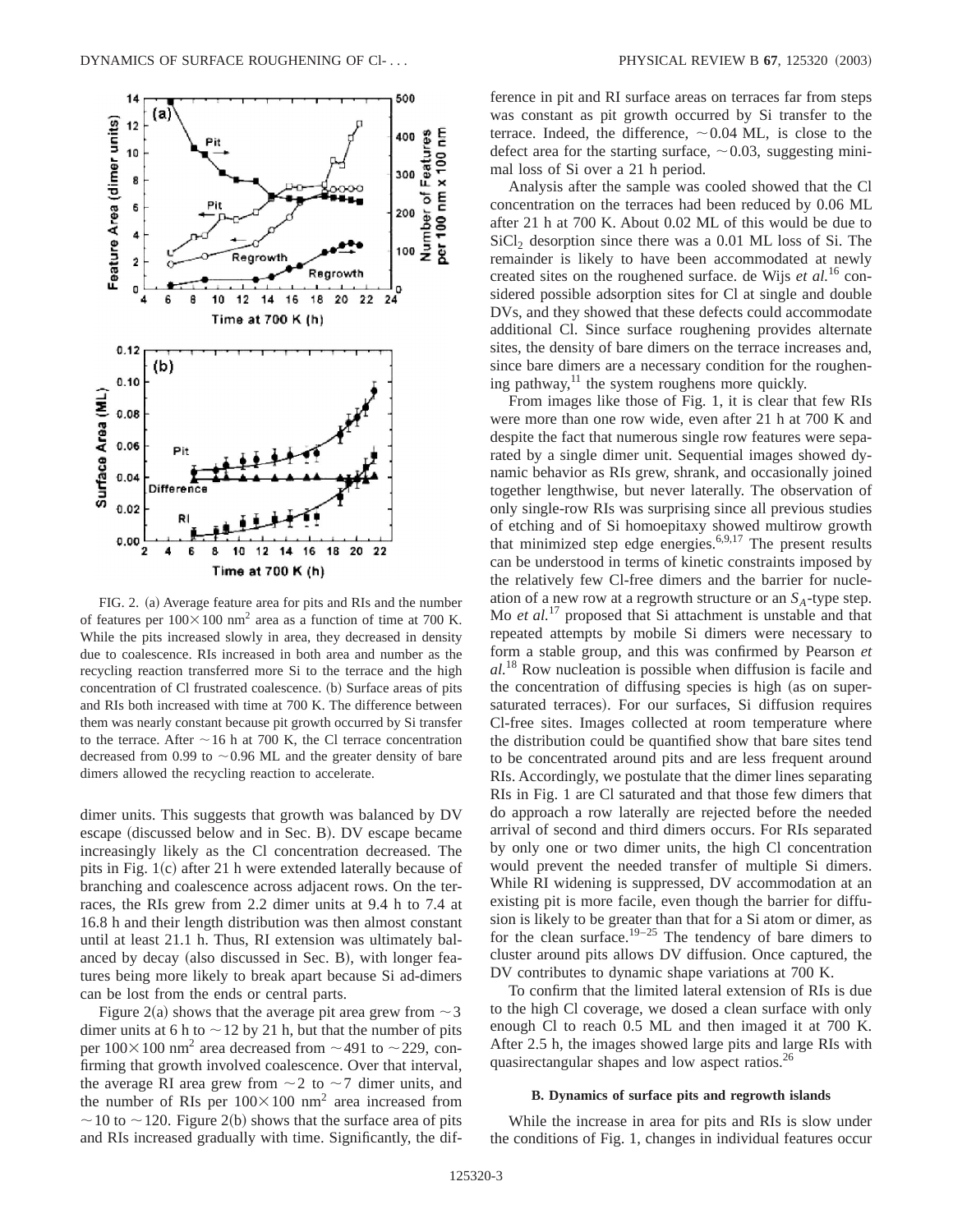

FIG. 3. (a) and (b) Consecutive images showing dynamic surface modification  $(8.5 \text{ min apart after } 18.2 \text{ h at } 700 \text{ K, Cl}$  terrace concentration  $\sim$  0.95 ML,  $-2.5$  V sample bias). Surface processes include (i) pit annihilation, in which pits shrink or disappear, as marked with arrows  $1-3$ ; (ii) pit reconstruction without a change in size, as marked with arrow 4;  $(iii)$  regrowth island decay, in which RIs shrink or disappear, as marked with arrows 5 and 6.

on a different time scale and can be readily observed in sequential images. This is evident from Figs.  $3(a)$  and  $3(b)$ which were taken 8.5 min apart after  $18.2$  h at  $700$  K (terrace concentration  $\sim 0.95$  ML). They show the creation and diffusion of DVs; the growth, restructuring, and shrinkage of pits; and the equivalent processes for RIs.

Arrows 1–3 in Fig. 3 draw attention to events where pits decreased in size or disappeared. Figure  $3(a)$  shows that pit 1 was derived from two DVs and it was near an  $S_B$ -type step. It disappeared in Fig.  $3(b)$  as the DVs were exchanged with two dimers in the adjacent row and were accommodated at the step. Pit 2 crossed two rows but it split as two DVs detached. Pit 3 shrank by 3 units and a 3-unit DVL appeared in the same row  $\sim$  200 Å away (not shown), where it was blocked by a RI. Pits that were even larger disappeared in consecutive images (not shown). Such local annihilation is achieved through DV detachment and diffusion along the dimer row or, less frequently, across dimer rows. Pit restructuring also occurred without DV gain or loss. Pit 4 was composed of two DVLs that were 8 and 6 dimer units in length. In Fig.  $3(b)$ , they rearranged to 3 and 11 units. Statistically, DVLs of odd length greatly outnumbered those of even length.

DV diffusion within a dimer row on clean Si $(100)-(2\times1)$ has been attributed by Zhang *et al.*<sup>24</sup> to a wavelike concerted motion which involves four Si atoms: Two fourfold coordinated atoms in the second layer move to the top layer, while two dimerized atoms descend into the second layer. DV diffusion within a dimer row on Cl-Si(100)-(2×1) may follow a similar pathway if there are Cl-free dimers. Concerted motion would require two Si atoms to descend, and this would be unlikely if dangling bonds of top-layer atoms were occupied with Cl atoms.

The DV diffusion evident in Fig. 3 occurred when the Cl terrace concentration was  $\sim 0.95$  ML.<sup>27,28</sup> If vacancy diffusion does indeed require bare dimers, then diffusion would be negligible on a saturated surface. To test this, we prepared a surface like that of Fig.  $1(c)$  and then reexposed it at room temperature to accumulate 0.995 ML coverage. Subsequent imaging at 700 K showed that the pits, vacancy features, and RIs were nearly frozen. Analysis of an area where there were  $\sim$  1800 dimer sites, which was imaged after 0.5 h at 700 K, showed only 6 DVs that moved in a 5 min period, consistent with the number of bare dimers.

To quantify DV diffusion, we analyzed results for a terrace with 0.93 ML Cl. At 700 K, we found that the meansquare displacement,  $\langle l^2 \rangle$ , for single DVs along the dimer rows was  $\sim$  700 Å<sup>2</sup> in time *t* = 8.5 min. Hence the diffusivity, *D*, was estimated to be  $\sim 0.7 \text{ Å}^2/\text{sec}$  based on *D*  $=\langle l^2 \rangle/2t$ . For comparison, the barrier for DV diffusion along the dimer row,  $E_a$ , for a clean surface was reported to be 1.4-1.6 eV.<sup>24</sup> If the prefactor  $\gamma$  for the clean surface is  $10^{13}$  sec<sup>-1</sup>,<sup>25</sup> then the diffusivity is  $\sim$  2.7 $\times$ 10<sup>3</sup> Å<sup>2</sup>/sec at *T*  $=700 \text{ K}$  since  $D = \gamma \exp(-E_a / kT)a^2$  and  $a = 3.84 \text{ Å}.$ Therefore, the effect of Cl was to reduce the diffusivity of a DV along the dimer row by about three orders of magnitude compared to clean  $Si(100)$ . This is reasonable since diffusion would be impeded by the adsorbates.

The decay of RIs is also evident from Figs.  $3(a)$  and  $3(b)$ . RIs labeled ''5'' and ''6,'' both of which were 5 dimer units in length, disappeared after 8.5 min. The bright feature marked with arrows in Fig.  $4(a)$  is probably a Si adatom since its behavior mimics what has been reported for Si adatoms on  $Si(100).^{29,30}$  It switched sides in Fig. 4(b) and then detached and disappeared in Fig.  $4(c)$ . At the same time, the other end of the RI decayed by 4 dimers, probably because there were more bare dimers around the pit. In turn, that pit restructured and broke into two segments.

Swartzentruber<sup>29</sup> deduced that the activation barrier for Si adatom detachment from a RI is  $\sim 1.0 \pm 0.1$  eV for clean  $Si(100)-(2\times1)$ . For Cl-Si(100)-(2×1), the local bonding configuration would be similar is there were available bare dimers and the activation energy might not be too different. In any case, a barrier of 1 eV for detachment can easily be overcome at 700 K.

#### **C. Dynamics of atom vacancy lines and dimer vacancy lines**

For Br-Si $(100)$ - $(2 \times 1)$ , the coordinated desorption of pairs of  $SiBr<sub>2</sub>$  units separated by a dimer gives rise to atom vacancy lines  $(AVLs)$ .<sup>10,31</sup> Such AVLs are also observed for  $Cl-Si(100)$  but with less frequency. AVLs can be termed local  $(3\times2)$  or  $(5\times2)$  if they are separated by one or two dimer rows. Si atoms within the exposed layer are dimerized.<sup>32,33</sup> Here, we demonstrate that AVLs can transform into DVLs and that the transformation is reversible at 700 K.

Figure 5 shows the dynamic conversion of  $(3\times2)$  and  $(5\times2)$  areas (interval 8.5 min). Figure 5(a) shows a  $(5\times2)$ segment of 11 dimers terminated by a RI and an  $S_B$ -type step, as depicted in Fig.  $5(b)$ . Five dimers shifted registry in Figs. 5(c) and 5(d) to form short  $(3\times2)$  and  $(5\times2)$  regions.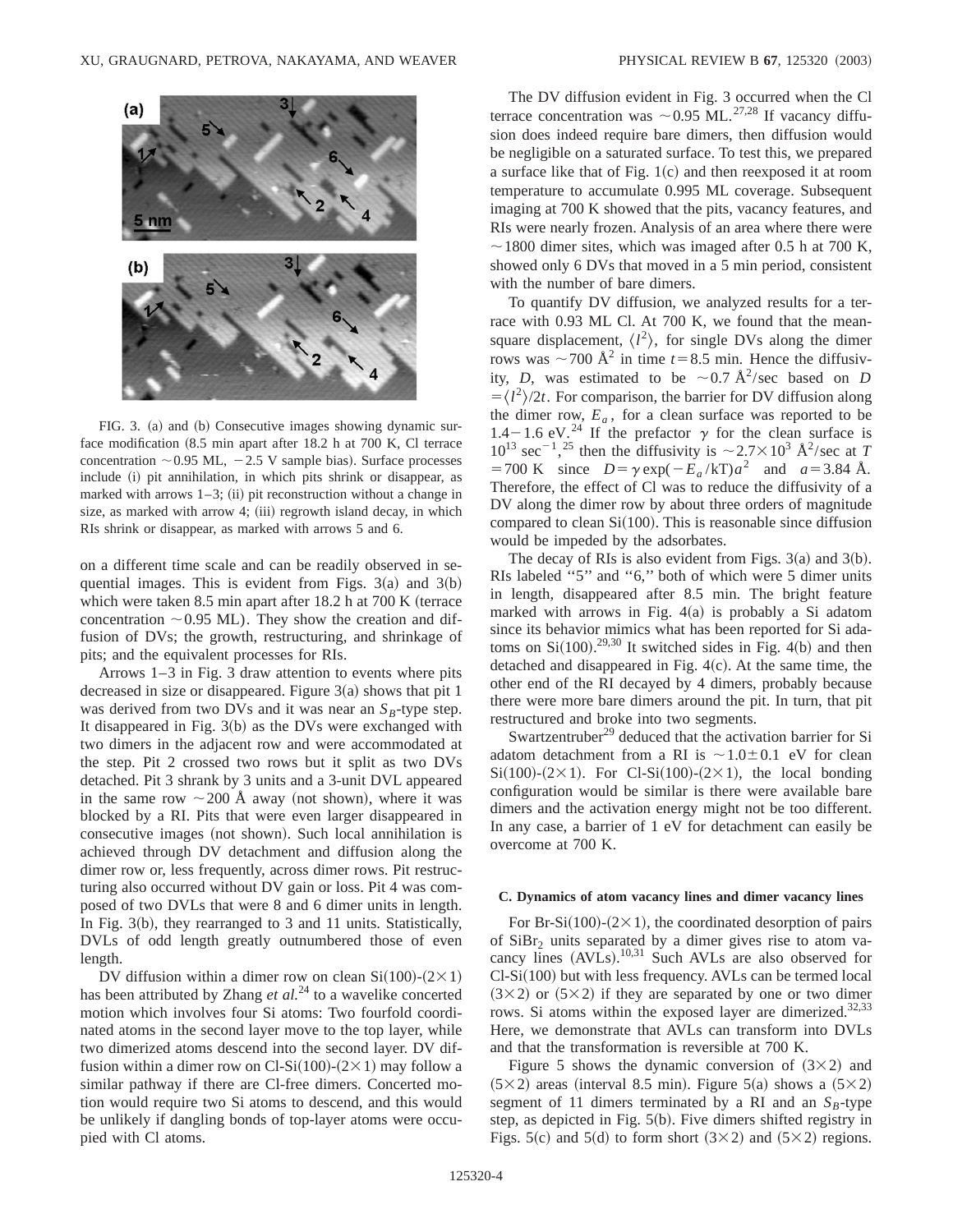

FIG. 4. Decay of a RI shown through consecutive images taken 8.5 min apart after 20 h at 700 K  $(-2.5 \text{ V})$  sample bias). The adatom marked with the arrow in (a) switched to an equivalent site in  $(b)$  and disappeared in  $(c)$ . The other end of the RI lost four dimers. Pit 1 underwent restructuring and ultimately two DVs broke off. Pit 2 diffused out of the image.

In Figs.  $5(e)$  and  $5(f)$ , those dimers shifted back and one row gained 2 dimer units at the step. In Figs.  $5(g)$  and  $5(h)$ , the  $(5\times2)$  region converted entirely to a  $(3\times2)$  region and there was dimer rearrangement at the step. (To follow the sequence of events, atom by atom, would require faster scanning and a different imaging protocol.) While the step in Fig. 5 could play a role, equivalent conversions also occurred far from steps, provided that they were terminated with a two-rowwide pit. Figures  $6(a)$  and  $6(b)$  reveal a phase transformation as the DVL in Fig. 6(a) transformed to a  $(3\times2)$  region in Fig.  $6(b)$  terminated with a two-row-wide pit. The equivalent transformation is evident in Figs.  $6(c)$  and  $6(d)$  where a row of dimers shifted to create an AVL.

Figure 7 provides insight into the origin of the  $(3\times2)$ regions, showing that it is not due to the capture and lining



FIG. 5. Dynamics of local  $(3\times2)$  and  $(5\times2)$  regions as AVL sections shifted near a step. The images were taken 8.5 min apart after 17.5 h at 700 K (terrace coverage  $\sim$  0.95 ML,  $-2.5$  V sample bias). A  $(5\times2)$  segment of 11 dimer units in (a) was terminated by an RI and an  $S_B$ -type step. Five dimers shifted registry in  $(c)$  to form short regions of  $(3\times2)$  and  $(5\times2)$ . The arrow points to a pair of DVs that diffused to the step and was accommodated. In  $(e)$ , the dimers of the  $(3\times2)$  segment shifted back to their original position. In (g), the  $(5\times2)$  region converted entirely to a  $(3\times2)$  region and several dimers changed positions at the step. These configurations are depicted in  $(b)$ ,  $(d)$ ,  $(f)$ , and  $(h)$ .

up of mobile single vacancies. $34$  The arrows point to a pit derived from DVLs on adjacent rows with 3 units in each, as depicted in Fig.  $7(b)$ . The DVL on the right first grew by 2 units, Figs.  $7(c)$  and  $7(d)$ . Two dimers then transferred from the left to the right and the left DVL grew by 2 units, Fig.  $7(e)$  and  $7(f)$ . Finally, four dimers changed registry by a single atom and created a pair of AVLs of  $(3\times2)$  local symmetry, Figs.  $7(g)$  and  $7(h)$ . Subsequent images showed that Fig. 7(h) converted back to Fig. 7(f) and then Figs. 7(f) converted back to  $7(h)$  as a group of dimers moved in a coordinated fashion.<sup>35</sup> We observe that  $(3\times2)$  formation occurs only when a DVL is terminated by a two-row-wide pit. The sequence of events in Figs. 5–7 occurred after 15–18 h at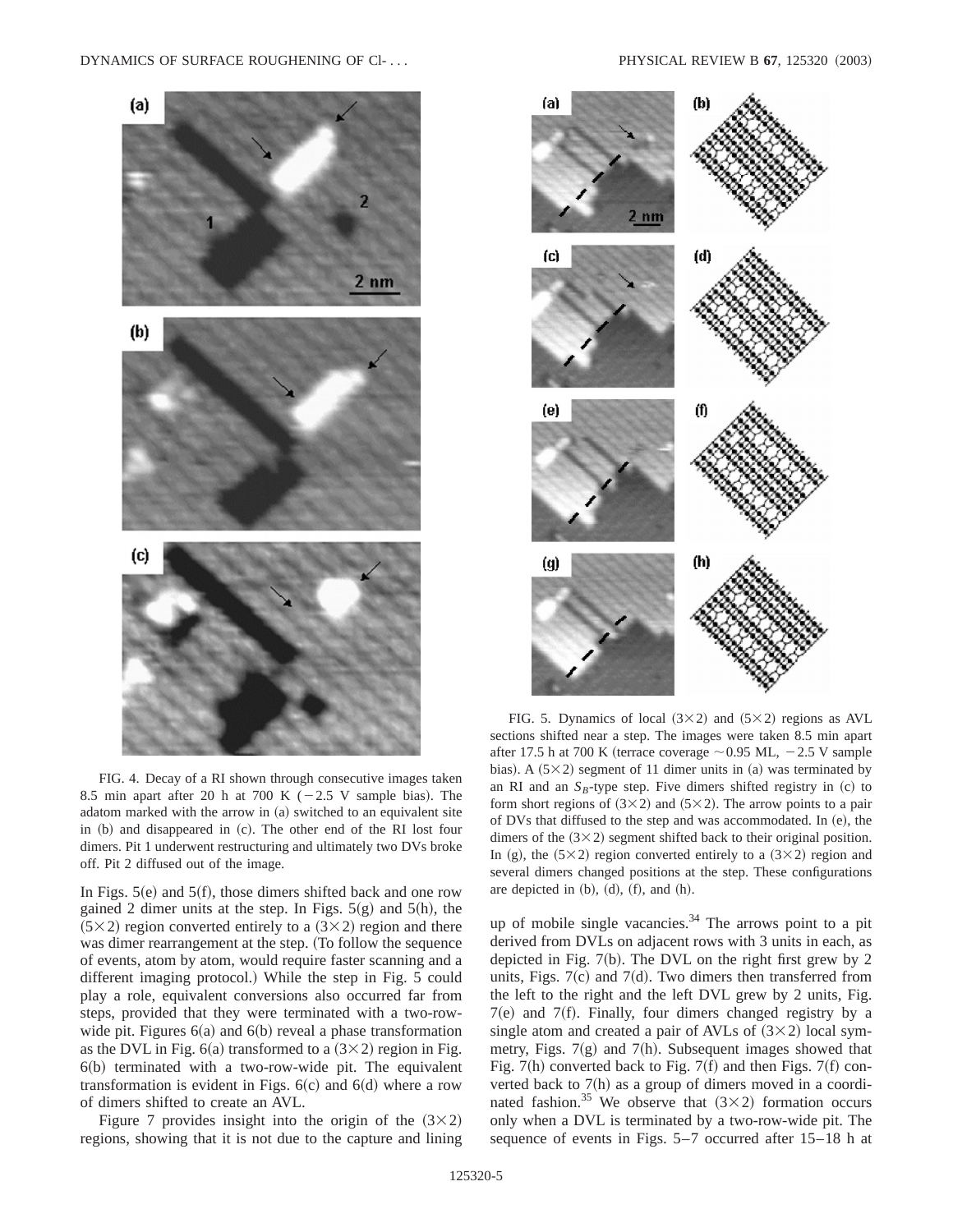

FIG. 6. (a) and (b) show the transformation from a DVL to a  $(3)$  $\times$ 2) of 5 dimer units in length terminated with a two-row-wide pit at one end (images taken 8.5 min apart after 15.5 h at 700 K, terrace coverage  $\sim$  0.96 ML). (c) and (d) show the equivalent transformation from a DVL to a  $(3\times2)$  of 10 units in length terminated with a two-row-wide pit at one end (images taken 8.5 min apart after 18 h at 700 K, terrace coverage  $\sim$  0.95 ML).

700 K when the terrace concentration was  $\sim$  0.95 ML. There were no  $(3\times2)$  features after  $\sim10$  h because the DVLs were short and limited to a single row.

For clean Si $(100)$ , Zhang and Metiu<sup>25</sup> described how a DV can shift across a row (as opposed to diffusion along a row, as discussed above). The first step involved the movement of a Si atom from the adjacent row into the nearest site of the DV. This breaks the dimer bond and costs 2.2 eV. That atom can either return to its starting point or it can move further into the DV and await the arrival of its partner from the original dimer. Rebonding at the new site would regain the 2.2 eV bond energy and the DV will have shifted by 1 unit. We assume that the first step of conversion of a DVL to a pair of AVLs is the same as that for single DV displacement. In particular, the atom identified by the arrow in Fig.  $7(f)$  would move into the vacancy and await its partner. Redimerization would occur in registry or out of registry with the other dimers, shifting it by a full unit or a single atom. If it is the latter, then two AVs are created. Equivalent shifts by other dimers adjacent to the DVL would produce AVLs, as depicted in Fig.  $7(h)$ . The process could be started by the jump of a bare Si atom, produced perhaps by an isomerization reaction if the dimer had adsorbed Cl. The attempt frequency for this bare atom can be estimated to be  $10^{13}$  sec<sup>-1</sup>, following Zhang and Metiu. Experiment indicates that the event probability per unit time was  $10^{-4}$  sec<sup>-1</sup>, so that the barrier is  $\sim$  2.4 $\pm$  0.4 eV. Finally, experiment shows the conversion from the configuration of Fig.  $7(f)$ , or its mirror image, to Fig.  $7(h)$ , and statistics indicate that these three configurations are equally probable and thus, energetically equivalent. Note that de Wijs and Selloni $32$  considered Clterminated Si(100) with  $(3\times2)$  and  $(2\times1)$  reconstructions, and they found them to be energetically degenerate. They



FIG. 7. Formation of a  $(3\times2)$  segment from a DVL (images taken 8.5 min apart after 16 h at 700 K,  $-2.5$  V sample bias). (a) A pit with two DVLs on adjacent rows. The DVL on the right grew by 2 units in (c) and two dimers transferred from the left to the right in (e) as the left DVL grew by 2 units. Finally, four dimers changed registry by a single atom and created a pair of AVLs that were terminated with a two-row-wide pit. This pathway is depicted in  $(b), (d), (f), and (h).$ 

also considered Br-terminated  $Si(100)$ , calculating that the  $(3\times2)$  configuration was favored by 15 meV/ $(1\times1)$ , in agreement with experiment.<sup>31</sup>

It is likely that the transformation from a DVL to  $(3 \times 2)$ starts from the end that is terminated with a two-row-wide pit and then follows an unzipping motion. If the transformation happened in a DVL where both ends were terminated with  $(2\times1)$  dimers, then the boundary between  $(3\times2)$  and  $(2\times1)$  areas would be abrupt and there would be considerable local strain. In this case, the  $(3\times2)$  would be unstable and it would convert back to  $(2 \times 1).$ <sup>36</sup> However, if the transformation happens in a DVL that is terminated with a tworow-wide pit, the strain concentration would be less and the  $(3\times2)$  would be more stable. The other end of the  $(3\times2)$  is terminated with  $(2 \times 1)$ , and that end will be the starting point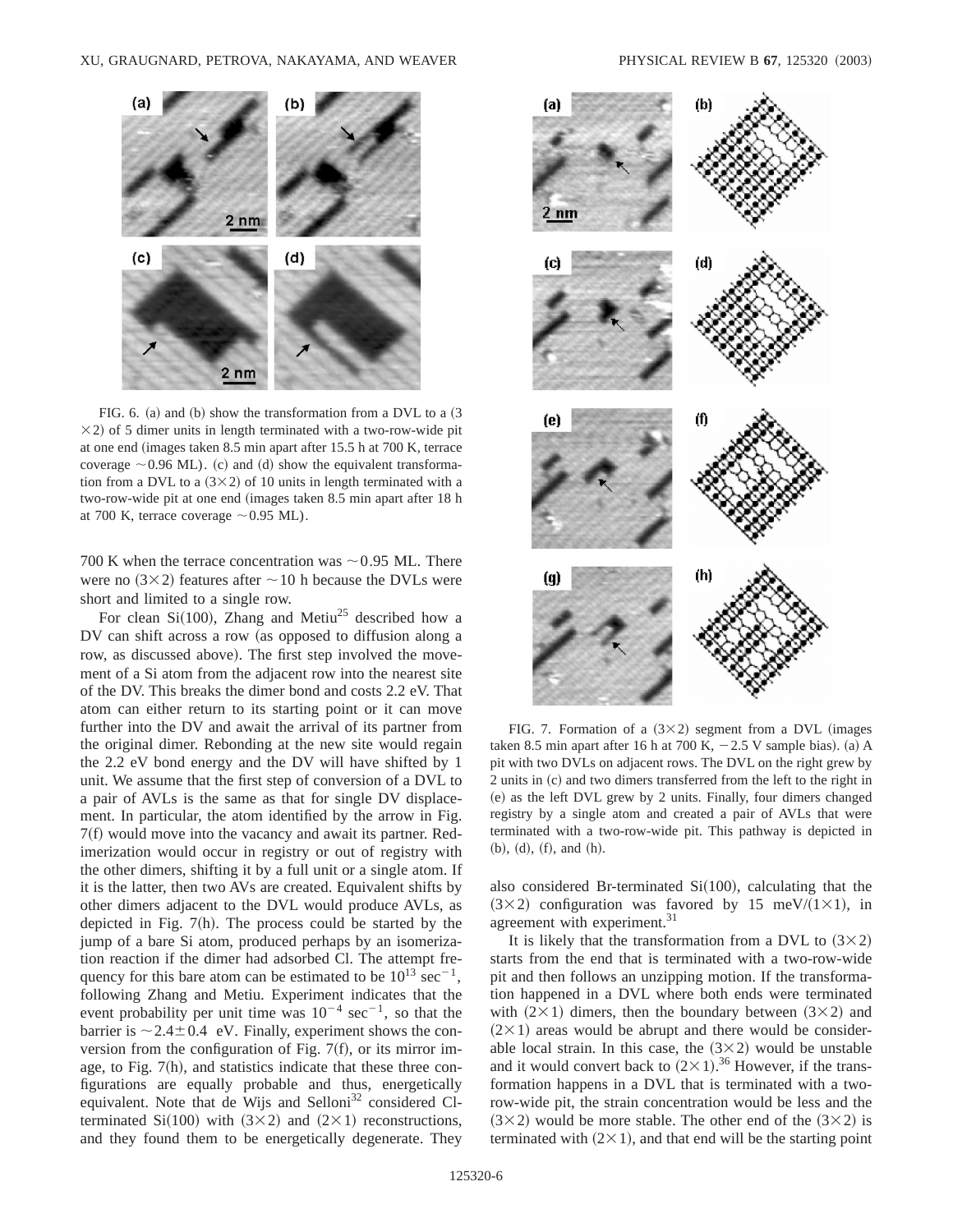for transformation from  $(3\times2)$  back to  $(2\times1)$  in a zipping motion. Though the dimers inside the two-row-wide pit could be occupied by Cl, transitions involving  $(3\times2)$ ,  $(5\times2)$ , and DVL features require Cl-free second-layer Si in AVLs and DVLs.<sup>37</sup>

## **IV. CONCLUSIONS**

Surface roughening with minimal desorption on Clterminated Si $(100)-(2\times1)$  has been studied as a function of temperature and coverage. The Cl recycling pathway leads to roughening, and it becomes important at temperatures as low as 675 K. Recycling requires that there be bare dimers. Once the process starts, it produces DVLs that increase the total density of sites for Cl adsorption. This reduces the terrace concentration and accelerates the rate of roughening.

While individual surface features changed dynamically at  $\sim$  700 K, those changes could be followed when the Cl concentration was high and diffusion was suppressed. Cl-free Si dimers played a critical role in those processes that include pit creation, diffusion, incorporation, and annihilation, as well as regrowth island creation, growth, and decay. AVLs and DVLs transform from one to the other, and the energy between them is  $\sim$  2.4 $\pm$  0.4 eV. The diffusivity of DVs on

terraces with a significant Cl concentration was three ordersof-magnitude less than that for clean  $Si(100)$ . These processes can be frozen by reexposing to Cl to achieve saturation.

While gas phase etching with halogens has been studied for decades, the invention of the STM, and its recent extension to high-temperature imaging, makes it possible to investigate dynamic processes at the nearly atomic level. The parameter space of temperature, surface concentration, and chemical species includes a wide range of phenomena, including those whose existence could not have been predicted.

### **ACKNOWLEDGMENTS**

This work was supported in part by the National Science Foundation and in part by the U. S. Department of Energy, Division of Materials Sciences, under Award No. DEFG02- 91ER45439 through the Frederick Seitz Materials Research Laboratory at the University of Illinois at Urbana-Champaign. We thank S. Burdin and E. Sammann of the Center for Microanalysis of Materials for their expert assistance. Stimulating discussions with C.M. Aldao and B.R. Trenhaile are gratefully acknowledged.

- $1$  J. J. Boland and J. H. Weaver, Phys. Today **51**, 34 (1998).
- $2<sup>2</sup>M$ . Chander, Y. Z. Li, D. Rioux, and J. H. Weaver, Phys. Rev. Lett. 71, 4154 (1993).
- <sup>3</sup>M. Chander, Y. Z. Li, J. C. Patrin, and J. H. Weaver, Phys. Rev. B 47, 13 035 (1993).
- <sup>4</sup>D. Rioux, M. Chander, Y. Z. Li, and J. H. Weaver, Phys. Rev. B 49, 11 071 (1994).
- 5D. Rioux, R. J. Pechman, M. Chander, and J. H. Weaver, Phys. Rev. B 50, 4430 (1994).
- <sup>6</sup>M. Chander, D. A. Goetsch, C. M. Aldao, and J. H. Weaver, Phys. Rev. Lett. **74**, 2014 (1995).
- $<sup>7</sup>D$ . Rioux, F. Stepniak, R. J. Pechman, and J. H. Weaver, Phys.</sup> Rev. B 51, 10 981 (1995).
- 8M. Chander, D. A. Goetsch, C. M. Aldao, and J. H. Weaver, Phys. Rev. B 52, 8288 (1995).
- $9K$ . Nakayama, C. M. Aldao, and J. H. Weaver, Phys. Rev. Lett. **82**, 568 (1999).
- 10K. Nakayama, C. M. Aldao, and J. H. Weaver, Phys. Rev. B **59**, 15 893 (1999).
- <sup>11</sup>K. S. Nakayama, E. Graugnard, and J. H. Weaver, Phys. Rev. Lett. 88, 125508 (2002).
- <sup>12</sup> J. J. Boland, Science **262**, 1703 (1993).
- <sup>13</sup> C. F. Herrmann and J. J. Boland, Surf. Sci. 460, 223 (2000).
- $14$  I. Lyubinetsky, Z. Dohnálek, W. J. Choyke, and J. T. Yates, Jr., Phys. Rev. B 58, 7950 (1998).
- 15K. Hata, T. Kimura, S. Ozawa, and H. Shigekawa, J. Vac. Sci. Technol. A 18, 1993 (2000).
- 16G. A. de Wijs, A. De Vita, and A. Selloni, Phys. Rev. B **57**, 10 021  $(1998).$
- 17Y.-W. Mo, B. S. Swartzentruber, R. Kariotis, M. B. Webb, and M. G. Lagally, Phys. Rev. Lett. **63**, 2393 (1989).
- 18C. Pearson, M. Krueger, and E. Ganz, Phys. Rev. Lett. **76**, 2306  $(1996).$
- <sup>19</sup>The energy barriers for ad-dimer diffusion along and across dimer rows are  $1.09\pm0.05$  eV and  $1.36\pm0.06$  eV, respectively (see Refs. 20 and 21). For adatom diffusion, they are 0.67  $\pm 0.08$  eV and  $\sim 1.0$  eV (Refs. 22 and 23). For DV diffusion, they are  $1.4-1.6$  eV and  $>2$  eV (Refs. 24 and 25).
- 20B. Borovsky, M. Krueger, and E. Ganz, Phys. Rev. Lett. **78**, 4229  $(1997).$
- 21B. Borovsky, K. Krueger, and E. Ganz, Phys. Rev. B **59**, 1598  $(1999).$
- 22Y. Mo, J. Kleiner, M. B. Webb, and M. G. Lagally, Phys. Rev. Lett. **66**, 1998 (1991).
- 23Y. Mo, J. Kleiner, M. B. Webb, and M. G. Lagally, Surf. Sci. **268**, 275 (1992).
- 24Z. Zhang, H. Chen, B. Bolding, and M. Lagally, Phys. Rev. Lett. 71, 3677 (1993).
- <sup>25</sup>Z. Zhang and H. Metiu, Phys. Rev. B 48, 8166 (1993).
- $^{26}$ G. J. Xu, K. S. Nakayama, B. R. Trenhaile, C. M. Aldao, and J. H. Weaver, following paper, Phys. Rev. B 67, 125321 (2003).
- <sup>27</sup> Images obtained for new areas and for small areas that were scanned dozens of times to follow reaction, image by image, gave no evidence of tip-induced changes for negative sample bias. See, however, Ref. 28 for tunneling-electron-induced Br hopping for positive bias above 0.8 V.
- 28K. S. Nakayama, E. Graugnard, and J. H. Weaver, Phys. Rev. Lett. **89**, 266106 (2002).
- <sup>29</sup>B. Swartzentruber, Phys. Rev. B **55**, 1322 (1997).
- $30B$ . S. Swartzentruber (private communication).
- $31$ E. Graugnard, K. S. Nakayama, and J. H. Weaver (unpublished).
- $32$  G. A. de Wijs and A. Selloni, Phys. Rev. B  $64$ , 041402 (2001).